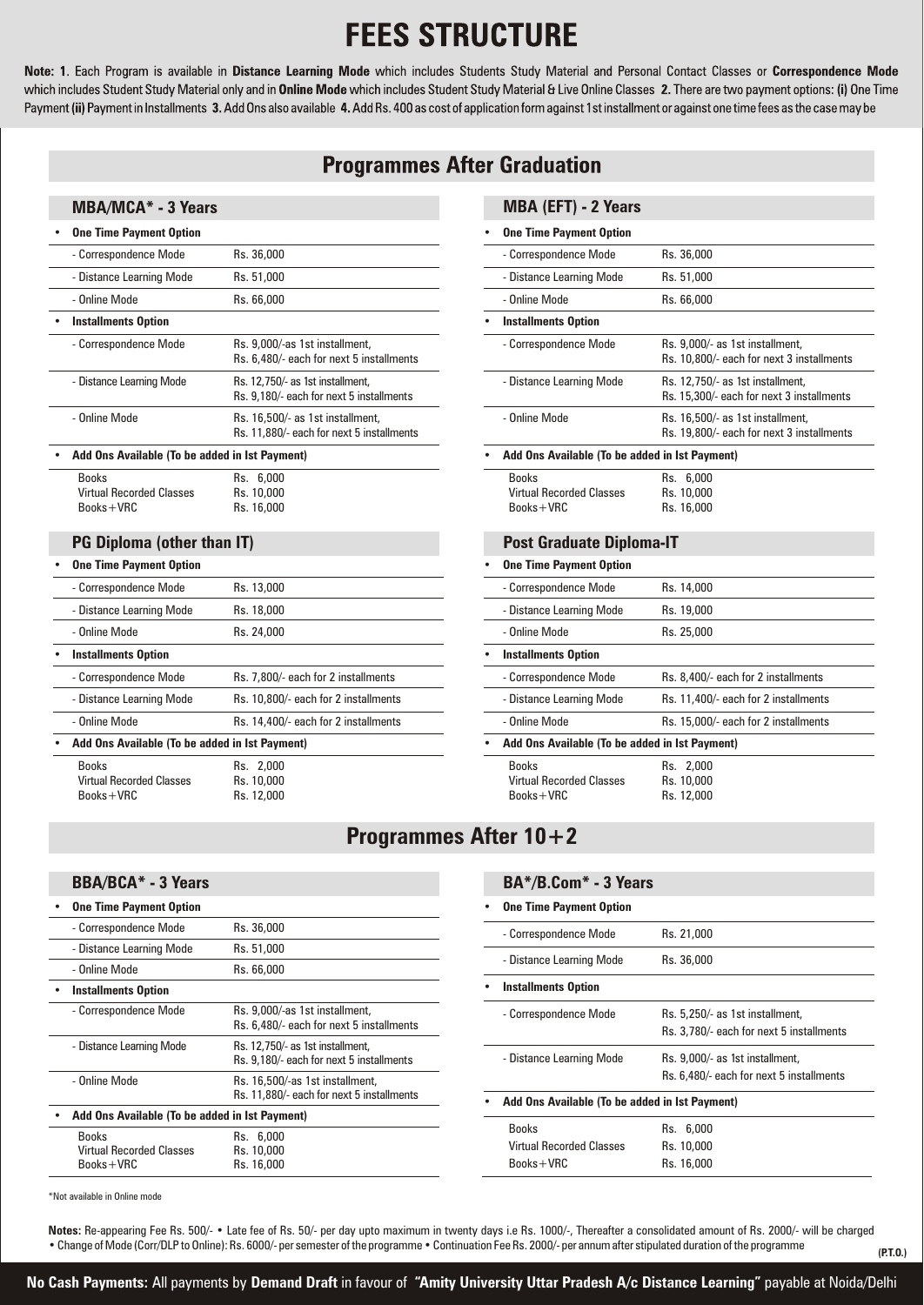# **FEES STRUCTURE**

#### For Defence / Police Forces and War widows

Note 1. Each Program is available in Distance Learning Mode which includes Students Study Material and Personal Contact Classes or Correspondence Mode which includes Student Study Material only and in Online Mode which includes Student Study Material & Live Online Classes 2. There are two payment options: (i) One Time Payment (ii) Payment in Installments 3. Add Ons also available 4. Cost of application Rs. 400/- is included in the Fee Structure

### **Programmes After Graduation**

#### **MBA/MCA\* - 3 Years**

| <b>One Time Payment Option</b>                 |                 |                                        |
|------------------------------------------------|-----------------|----------------------------------------|
| - Correspondence Mode                          | Officers        | Rs. 31,000                             |
|                                                | PBOR            | Rs. 25,600                             |
| - Distance Learning Mode                       | Officers        | Rs. 43,750                             |
|                                                | PBOR            | Rs. 36,100                             |
| <b>Installments Option</b>                     |                 |                                        |
| - Correspondence Mode                          | <b>Officers</b> | Rs. 8,050/as 1st installment,          |
|                                                |                 | Rs. 5.508/each for next 5 installments |
|                                                | PBOR            | Rs. 6,700/as 1st installment,          |
|                                                |                 | Rs. 4,535/each for next 5 installments |
| - Distance Learning Mode                       | Officers        | Rs 11,238/ as 1st installment,         |
|                                                |                 | Rs 7,803/each for next 5 installments  |
|                                                | PBOR            | Rs. 9,325/as 1st installment,          |
|                                                |                 | Rs. 6,426/each for next 5 installments |
| Add Ons Available (To be added in 1st Payment) |                 |                                        |

Rs. 6,000 Rs. 10,000

Rs. 16,000

#### MBA (EFT) - 2 Years

#### **One Time Payment Option**

| - Correspondence Mode                          | Officers | Rs. 31,000                              |
|------------------------------------------------|----------|-----------------------------------------|
|                                                | PBOR     | Rs. 25,600                              |
| - Distance Learning Mode                       | Officers | Rs. 43,750                              |
|                                                | PBOR     | Rs. 36,100                              |
| <b>Installments Option</b>                     |          |                                         |
| - Correspondence Mode                          | Officers | Rs. 8,050/as 1st installment,           |
|                                                |          | Rs. 9.180/ each for next 3 installments |
|                                                | PBOR     | Rs. 6,695/as 1st installment,           |
|                                                |          | Rs. 7,560/ each for next 3 installments |
| - Distance Learning Mode                       | Officers | Rs. 11,238/as 1st installment,          |
|                                                |          | Rs. 13,005/each for next 3 installments |
|                                                | PBOR     | Rs. 9,325/as 1st installment,           |
|                                                |          | Rs. 10,710/each for next 3 installments |
| Add Ons Available (To be added in 1st Payment) |          |                                         |
| <b>Books</b>                                   |          | 6,000<br>Rs.                            |
| Material Districted all Oliveira               |          | 10.000                                  |

| <b>Books</b>                    | Rs. 6,000  |  |
|---------------------------------|------------|--|
| <b>Virtual Recorded Classes</b> | Rs. 10,000 |  |
| $Books+VRC$                     | Rs. 16,000 |  |

#### **PG Diploma (other than IT)**

**Virtual Recorded Classes** 

**Books** 

 $Books + VRC$ 

#### **One Time Payment Option** - Correspondence Mode **Officers** Rs. 11,450 PBOR Rs. 9,500 - Distance Learning Mode **Officers** Rs. 15,700 PBOR Rs. 13,000 Installments Option - Correspondence Mode **Officers** Rs. 7.030/-as 1st installment. Rs. 6,630/-as 2nd installment, PBOR Rs. 5.860/-as 1st installment. Rs. 5,460/-as 2nd installment, - Distance Learning Mode **Officers** Rs. 9,580/-as 1st installment, Rs. 9.180/-as 2nd installment. PBOR Rs. 7,960/-as 1st installment, Rs. 7,560/-as 2nd installment, Add Ons Available (To be added in 1st Payment) **Books** Rs. 2,000 Rs. 10,000 **Virtual Recorded Classes** Books+VRC Rs. 12,000

#### **PG Diploma-IT**

| <b>One Time Payment Option</b>                                                                                                                                                             |                         |                                                                                                                                   |  |  |
|--------------------------------------------------------------------------------------------------------------------------------------------------------------------------------------------|-------------------------|-----------------------------------------------------------------------------------------------------------------------------------|--|--|
| - Correspondence Mode                                                                                                                                                                      | Officers<br>PBOR        | Rs. 12,300<br>Rs. 10,200                                                                                                          |  |  |
| - Distance Learning Mode                                                                                                                                                                   | <b>Officers</b><br>PBOR | Rs. 16,550<br>Rs. 13,700                                                                                                          |  |  |
| Installments Option                                                                                                                                                                        |                         |                                                                                                                                   |  |  |
| - Correspondence Mode                                                                                                                                                                      | Officers<br><b>PBOR</b> | Rs. 7,540/as 1st installment,<br>Rs. 7,140/as 2nd installment,<br>Rs. 6,280/-as 1st installment,<br>Rs. 5,880/as 2nd installment, |  |  |
| - Distance Learning Mode<br>Officers<br>Rs. 10,090/-as 1st installment,<br>Rs. 9,690/as 2nd installment,<br><b>PBOR</b><br>Rs. 8,380/-as 1st installment,<br>Rs 7,980/ as 2nd installment, |                         |                                                                                                                                   |  |  |
| Add Ons Available (To be added in 1st Payment)                                                                                                                                             |                         |                                                                                                                                   |  |  |

## $\sim$   $\sim$   $\sim$

| Books                               | <b>KS 2.000</b> |
|-------------------------------------|-----------------|
| Virtual Recorded Classes Rs. 10.000 |                 |
| $Books+VRC$                         | Rs 12.000       |

Notes: Re-appearing Fee Rs, 500/- • Late fee of Rs, 50/- per day upto maximum in twenty days i.e Rs, 1000/-, Thereafter a consolidated amount of Rs, 2000/- will be charged . Change of Mode (Corr/DLP to Online): Rs. 6000/- per semester of the programme . Continuation Fee Rs. 2000/- per annum after stipulated duration of the programme . Change of examination centre fee is Rs. 300/- • PCP centre for MCA only at Noida centre